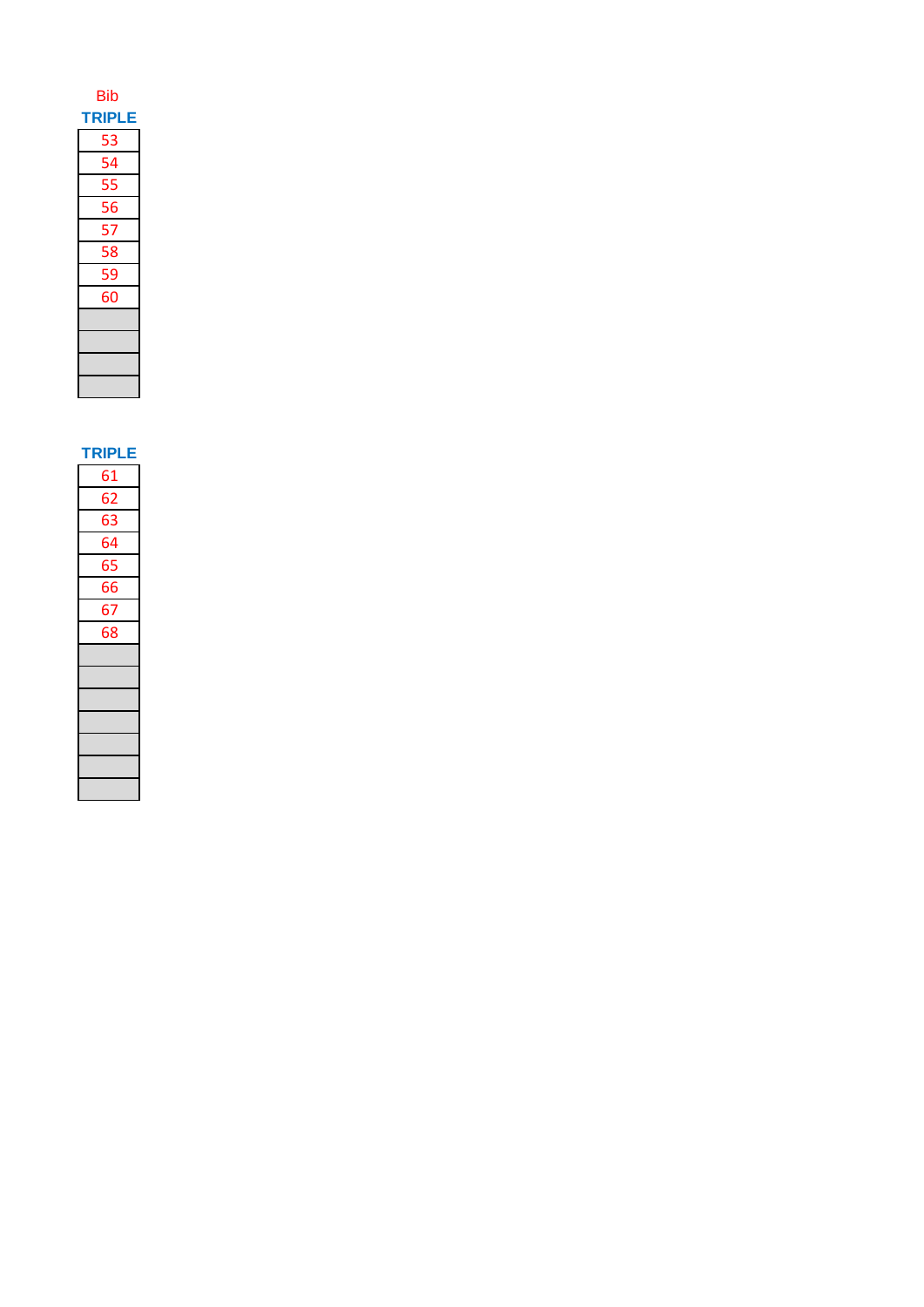| Long Ju                                                               |  |
|-----------------------------------------------------------------------|--|
|                                                                       |  |
|                                                                       |  |
|                                                                       |  |
|                                                                       |  |
| $\frac{1}{2}$ $\frac{2}{3}$ $\frac{3}{4}$ $\frac{5}{5}$ $\frac{6}{7}$ |  |
|                                                                       |  |
|                                                                       |  |
| 8                                                                     |  |
|                                                                       |  |
|                                                                       |  |
|                                                                       |  |
|                                                                       |  |
|                                                                       |  |
|                                                                       |  |
| Long Ju                                                               |  |
| $\overline{9}$                                                        |  |
| 10                                                                    |  |
| 11                                                                    |  |
| 12                                                                    |  |
| 13                                                                    |  |
| 14                                                                    |  |
| 15                                                                    |  |
| 16                                                                    |  |
|                                                                       |  |
|                                                                       |  |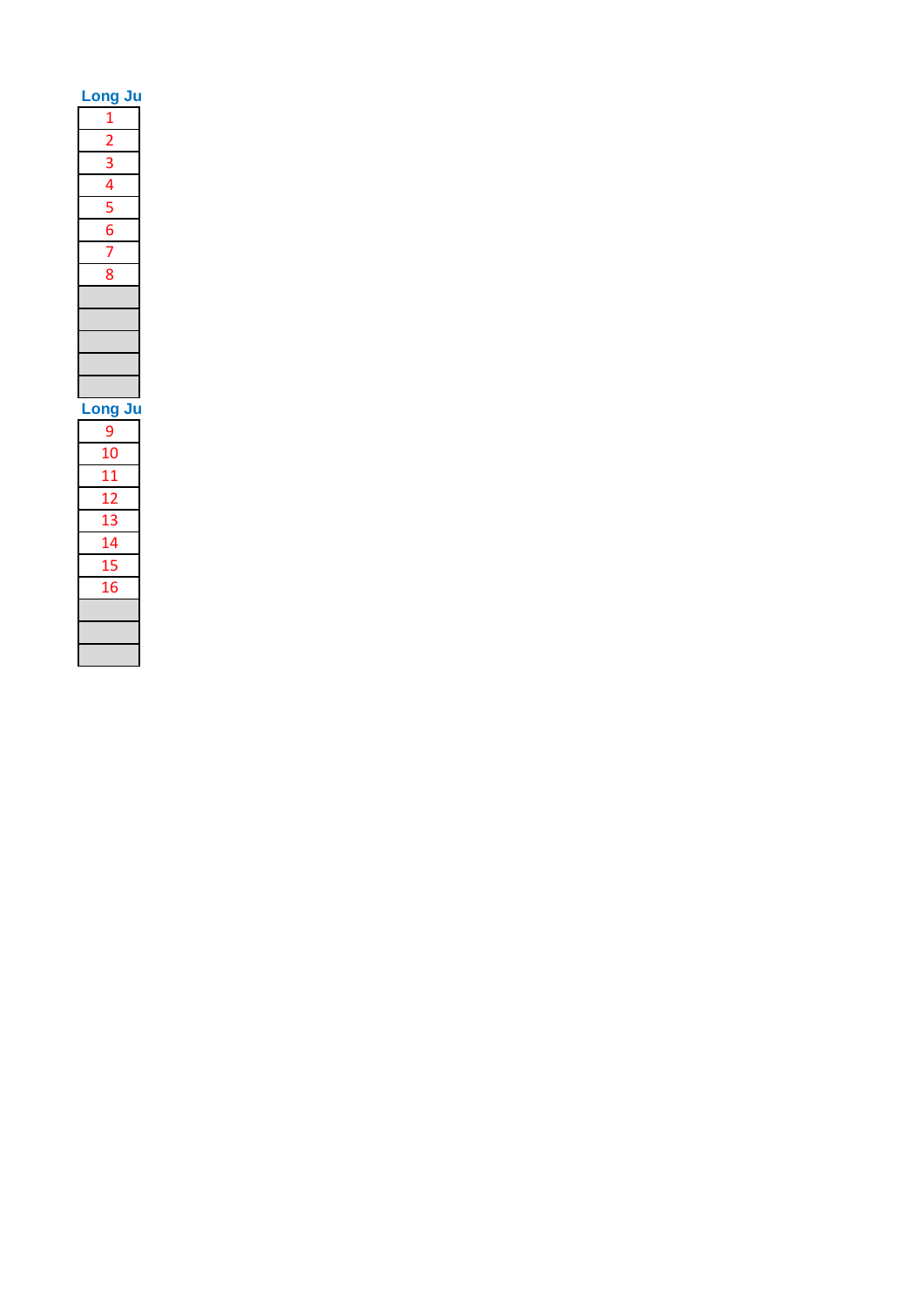| <b>High Jur</b> |  |
|-----------------|--|
| 1.92 / 1.9      |  |
| 17              |  |
| 18              |  |
| 19              |  |
| 20              |  |
| 21              |  |
| 22              |  |
|                 |  |
|                 |  |
|                 |  |
|                 |  |
|                 |  |
|                 |  |

**High Jum** 

**High Jump Pool B & 14.500 B & 14.500 B & 14.500 B & 14.500 B & 14.500 B & 14.500 B & 14.500 B & 14.500 B & 14.500 B & 14.500 B & 14.500 B & 14.500 B & 14.500 B & 14.500 B & 14.500 B & 14.500 B & 14.500 B & 14.500 B & 14.5** 

**1.81 / 1. 1.86 / 2.01 / 2.01 / 2.01 / 2.04 / 2.04 / 2.04 / 2.04 / 2.04 / 2.04 / 2.04 / 2.04 / 2.04 / 2.04 / 2.04 / 2.04 / 2.04 / 2.04 / 2.04 / 2.04 / 2.04 / 2.04 / 2.04 / 2.04 / 2.04 / 2.04 / 2.04 / 2.04 / 2.04 / 2.04 /** 

| 30              |
|-----------------|
| $\overline{31}$ |
| 32              |
| 33              |
| 34              |
|                 |
|                 |
|                 |
|                 |
|                 |
|                 |

**High Jum**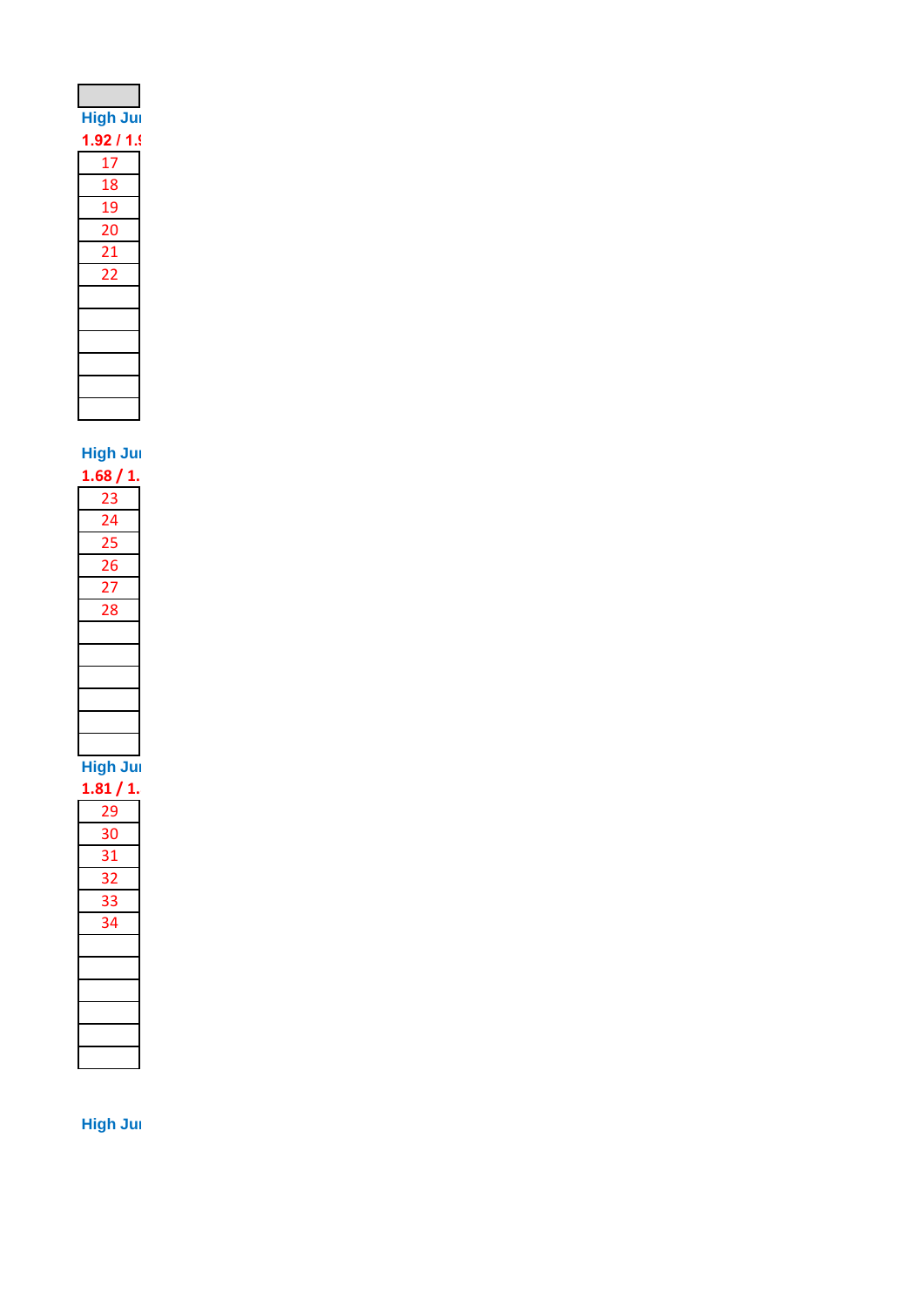| 1.56 / 1.       |  |
|-----------------|--|
|                 |  |
|                 |  |
| 35              |  |
| 36              |  |
|                 |  |
| 37              |  |
|                 |  |
| 38              |  |
| 39              |  |
|                 |  |
| 40              |  |
|                 |  |
|                 |  |
|                 |  |
|                 |  |
|                 |  |
|                 |  |
|                 |  |
|                 |  |
|                 |  |
|                 |  |
|                 |  |
| High Jui        |  |
| 1.44 / 1.       |  |
|                 |  |
| 41              |  |
| 42              |  |
|                 |  |
| 43              |  |
|                 |  |
| 44              |  |
| 45              |  |
|                 |  |
| 46              |  |
|                 |  |
|                 |  |
|                 |  |
|                 |  |
|                 |  |
|                 |  |
|                 |  |
|                 |  |
|                 |  |
|                 |  |
|                 |  |
|                 |  |
|                 |  |
| High Jul        |  |
| 1.31 / 1.       |  |
|                 |  |
| 47              |  |
| 48              |  |
|                 |  |
| 49              |  |
| 50              |  |
|                 |  |
| 51              |  |
|                 |  |
| 52              |  |
| 69              |  |
|                 |  |
|                 |  |
|                 |  |
|                 |  |
|                 |  |
|                 |  |
|                 |  |
|                 |  |
|                 |  |
| <b>High Jur</b> |  |
|                 |  |
|                 |  |
|                 |  |
|                 |  |
|                 |  |
|                 |  |
|                 |  |
|                 |  |
|                 |  |
|                 |  |
|                 |  |
|                 |  |
|                 |  |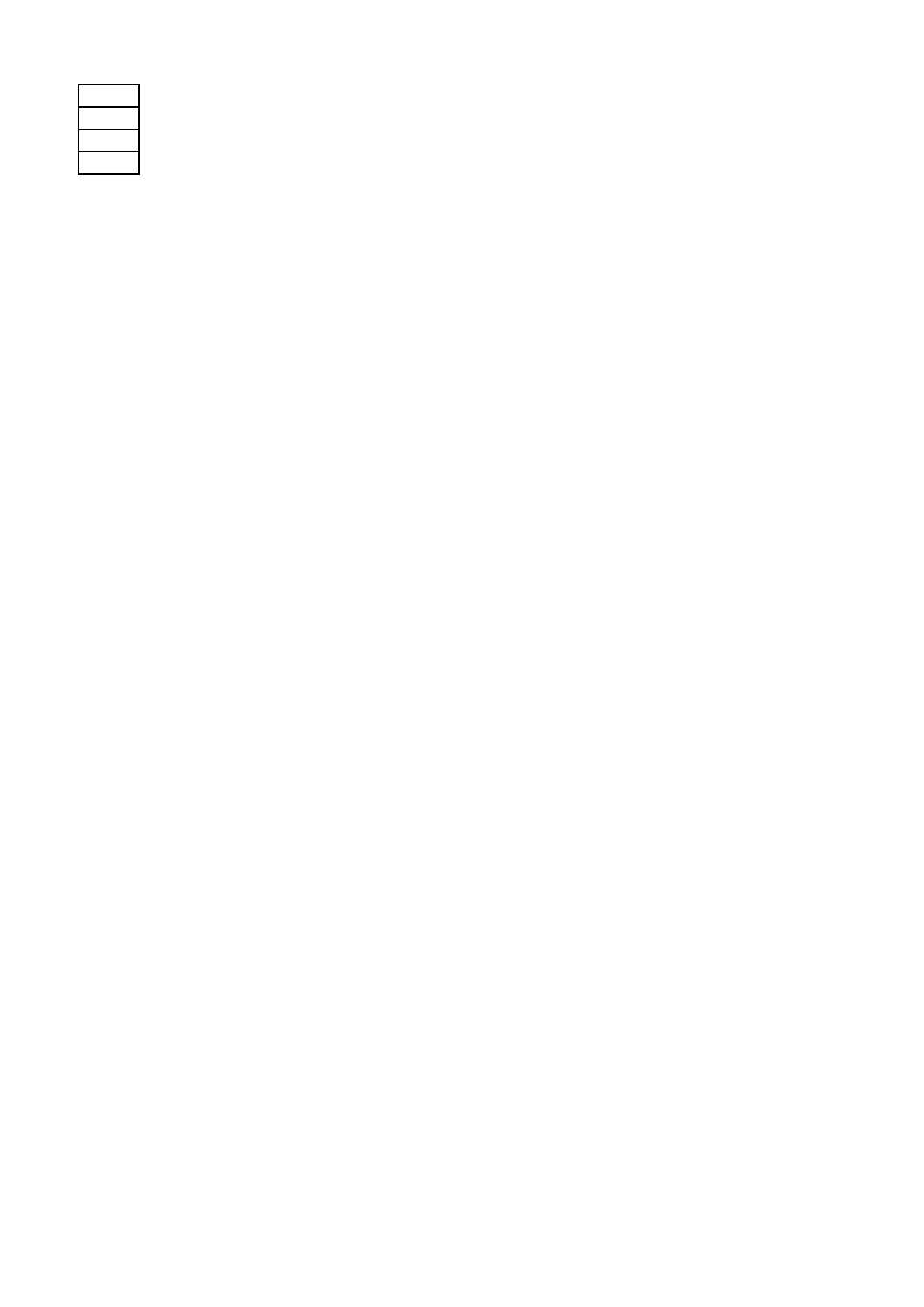| SΗ<br>Ο. |  |
|----------|--|
|          |  |
|          |  |
|          |  |
|          |  |
|          |  |
|          |  |
|          |  |
|          |  |
|          |  |
|          |  |
|          |  |
|          |  |
|          |  |
|          |  |
|          |  |
|          |  |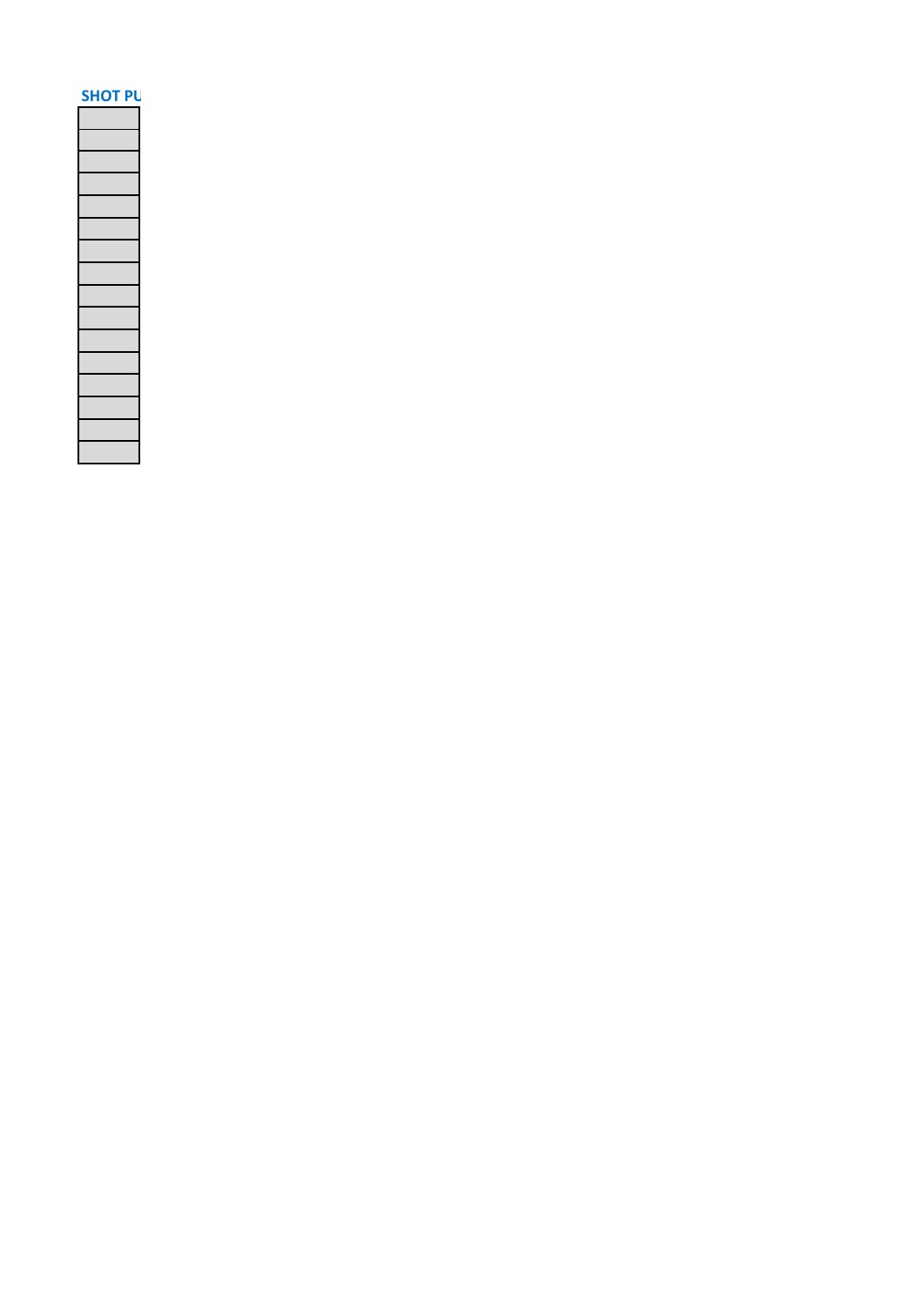# **Discus F Discus I** Hammer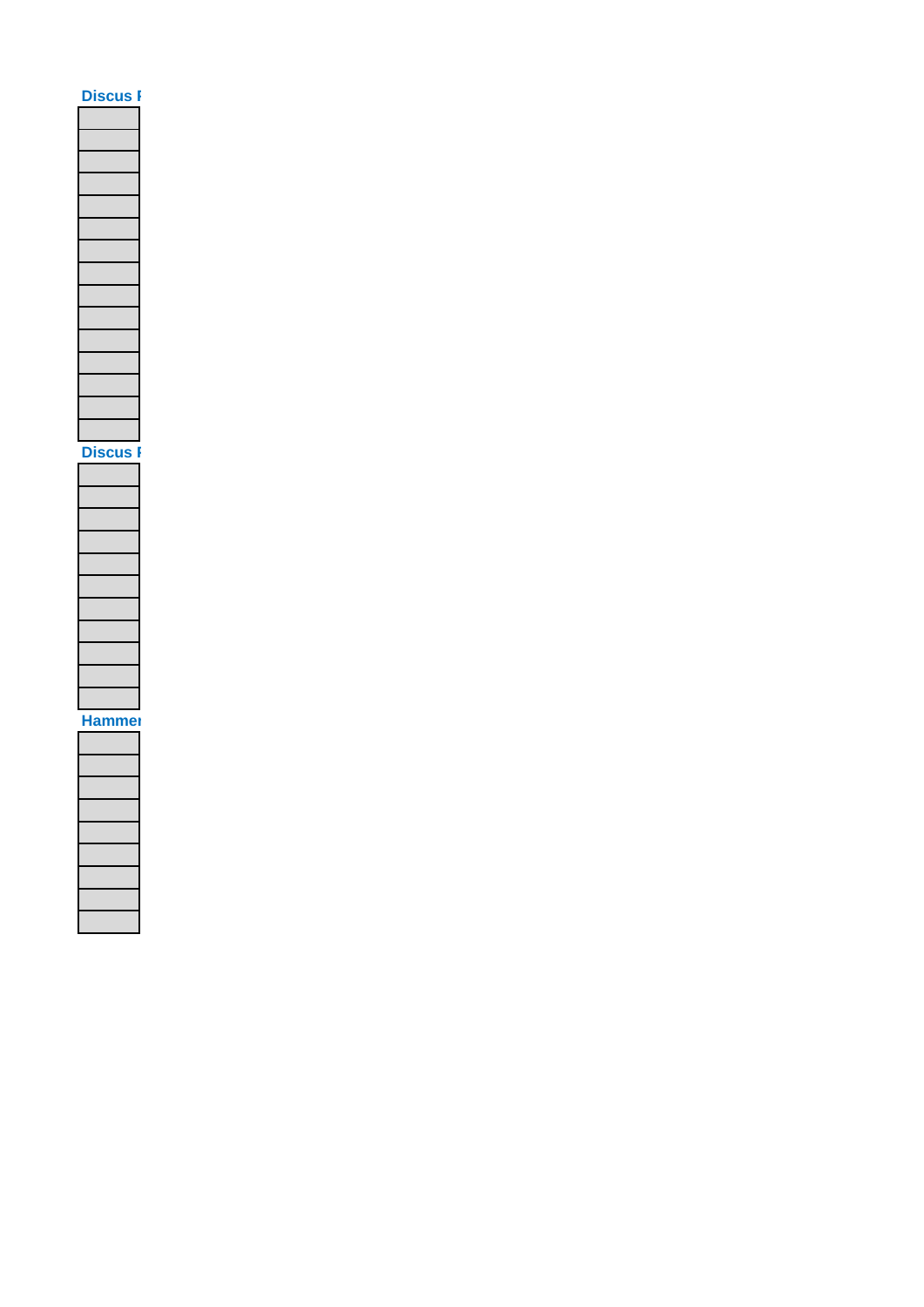### **Hammer**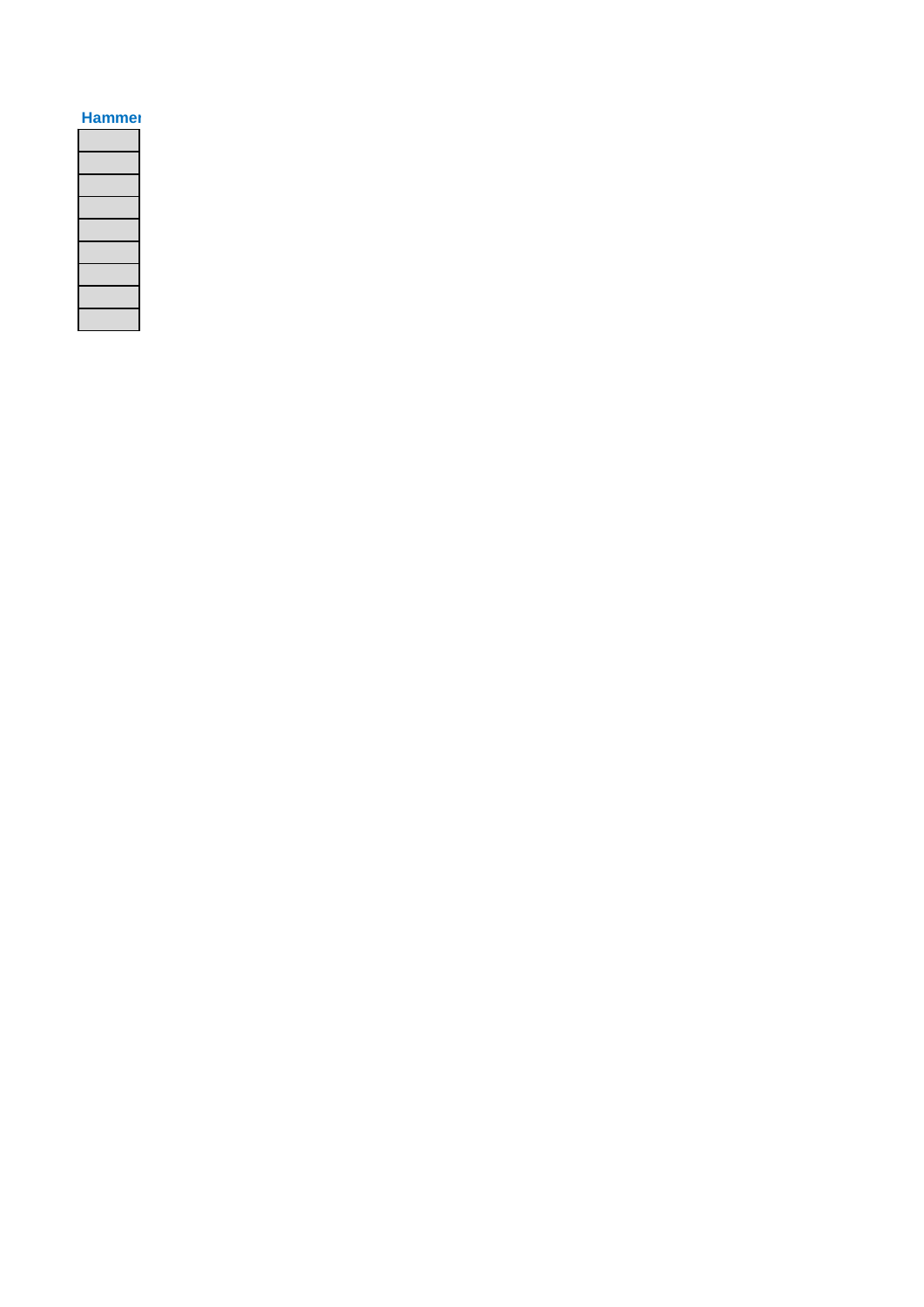| Name-First | Name-Last | Age Group | Club |
|------------|-----------|-----------|------|
|------------|-----------|-----------|------|

| <b>JUMP 13 @ 14.05</b> |                  |        |                    |  |
|------------------------|------------------|--------|--------------------|--|
| Wesley                 | Matsuka-Williams | Senior | Unattached         |  |
| Sam                    | Trigg-Petrović   | Senior | <b>Erme Valley</b> |  |
| Jonathan               | Ilori            | Senior | <b>B&amp;B</b>     |  |
| Daniel                 | Falode           | U20    | Cambridge          |  |
| Aaron                  | Ashmead-Shoye    | U17    | <b>NEB</b>         |  |
| Theophilus             | Fadayiro         | Senior | <b>NEB</b>         |  |
|                        |                  |        |                    |  |
|                        |                  |        |                    |  |
|                        |                  |        |                    |  |
|                        |                  |        |                    |  |
|                        |                  |        |                    |  |
|                        |                  |        |                    |  |

### **JUMP 11 @ 15.40**

| Georgina | Scoot           | U17    | Torbay               |
|----------|-----------------|--------|----------------------|
| Chloe    | Vernon-Hamilton | Senior | <b>Herts Phoenix</b> |
| Jazz     | <b>Sears</b>    | U20    | <b>SBH</b>           |
| Angela   | <b>Barrett</b>  | Senior | <b>TVH</b>           |
| Shanara  | <b>Hibbert</b>  | Senior | <b>WGE&amp;L</b>     |
| Halle    | Ferguson        | U17    | <b>Trafford AC</b>   |
|          |                 |        |                      |
|          |                 |        |                      |
|          |                 |        |                      |
|          |                 |        |                      |
|          |                 |        |                      |
|          |                 |        |                      |
|          |                 |        |                      |
|          |                 |        |                      |
|          |                 |        |                      |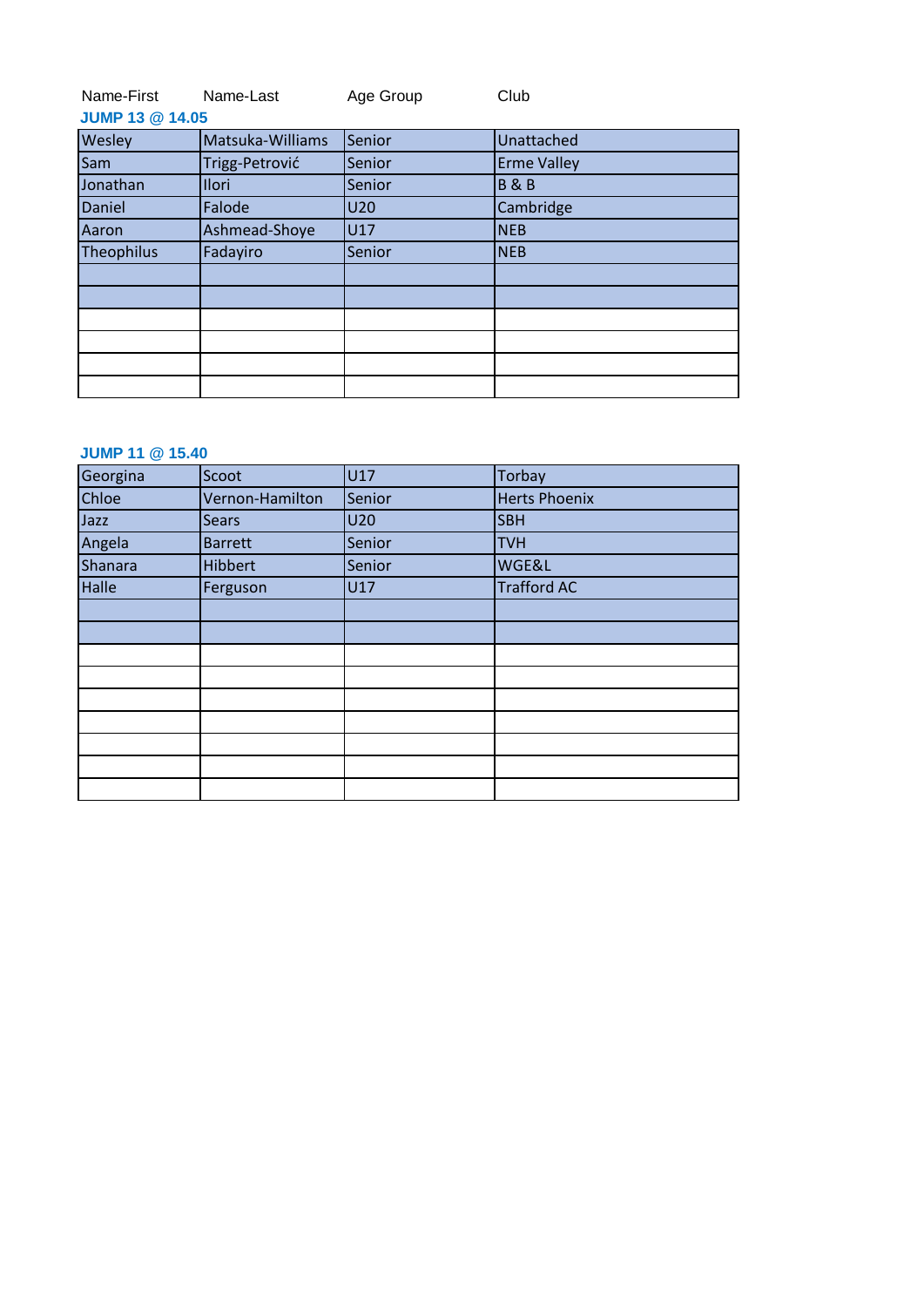# **Imp Men** @ 11.00

| Alex             | Farquharson       | Senior     | <b>Coventry Godiva</b>        |
|------------------|-------------------|------------|-------------------------------|
| Efe              | Uwaifo            | Senior     | <b>Harrow</b>                 |
| Ogo              | Anochirioye       | Senior     | <b>TVH</b>                    |
| Paul             | Ogun              | Senior     | <b>Croydon Harriers</b>       |
| THJ              | Alexanderson      | Senior     | <b>Birchfield Harriers</b>    |
| <b>Karim</b>     | <b>Chan (F20)</b> | Senior     | Charnwood AC                  |
| <b>Myles</b>     | Xavier            | <b>U20</b> | <b>B&amp;B</b>                |
| Jerel            | Livingston        | U17        | <b>Trafford AC</b>            |
|                  |                   |            |                               |
|                  |                   |            |                               |
|                  |                   |            |                               |
|                  |                   |            |                               |
|                  |                   |            |                               |
| <b>Imp Women</b> | @12.30            |            |                               |
| Mary             | Martin            | Senior     | <b>Enfield &amp; Haringey</b> |
| Hayley           | Perrin            | Senior     | <b>Trafford AC</b>            |
| Sarah            | <b>Abrams</b>     | Senior     | <b>B&amp;B</b>                |
| <b>Stef</b>      | Reid (F64)        | Senior     | Charnwood                     |
| Madison          | Hutton            | <b>U20</b> | Epsom & Ewell                 |
| Ellie            | <b>OHara</b>      | <b>U20</b> | Edinburgh AC                  |
| Melissa          | <b>Booth</b>      | U17        | <b>Sale Harriers</b>          |
| Georgina         | Scoot             | U17        | <b>Torbay</b>                 |
|                  |                   |            |                               |
|                  |                   |            |                               |
|                  |                   |            |                               |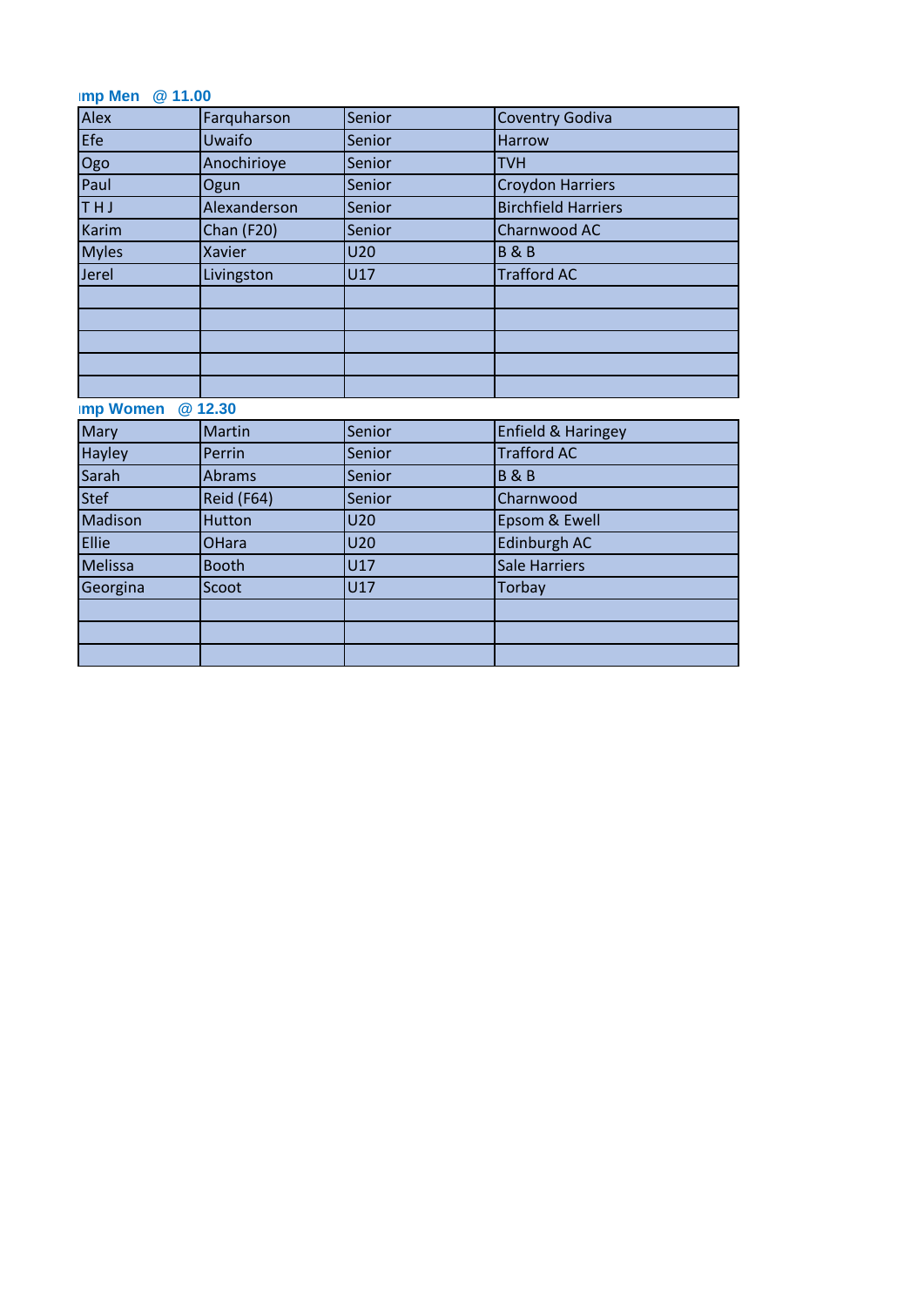| mp Pool A @ 15.15 | <b>RFD<sub>2</sub></b> |  |
|-------------------|------------------------|--|

### **1.92 / 1.97 / 1.99 / 2.02 / 2.06 / 2.10 / 2.13/ 2.16/ 2.19… up in 2cms**

| Adam         | <b>Brooks</b>   | Senior | <b>Yate and District</b>   |
|--------------|-----------------|--------|----------------------------|
| <b>Chris</b> | <b>Baker</b>    | Senior | Sale Harriers              |
| Nicolas      | De Luca         | Senior | <b>Atletica FM</b>         |
| Sam          | <b>Brereton</b> | U20    | <b>Birchfield Harriers</b> |
|              |                 |        |                            |
|              |                 |        |                            |
|              |                 |        |                            |
|              |                 |        |                            |
|              |                 |        |                            |
|              |                 |        |                            |
|              |                 |        |                            |
|              |                 |        |                            |

### **High Pool C @ 13.10**

### BED 2

# **1.68 / 1.73 / 1.78 / 1.82 / 1.86 / 1.89 / 1.91 /…….up in 2 cms**

| Luke   | <b>Ball</b>       | U17    | Yate AC                  |
|--------|-------------------|--------|--------------------------|
| Ben    | <b>Bellisario</b> | U20    | <b>SBH</b>               |
| Peter  | <b>Marlow</b>     | Senior | <b>Bracknell</b>         |
| Hari   | <b>Brogan</b>     | U17    | <b>Brighton</b>          |
| Morgan | Lake              | Senior | WSE&H                    |
| Emily  | <b>Borthwick</b>  | Senior | <b>Wigan Harriers AC</b> |
|        |                   |        |                          |
|        |                   |        |                          |
|        |                   |        |                          |
|        |                   |        |                          |
|        |                   |        |                          |
|        |                   |        |                          |

**High Pool B @ 14.50** 

BED 1

### **1.81 / 1.86 / 1.91 / 1.96 / 2.01 / 2.04 / 2.07 / 2.09….up in 2cms**

| Jonathan      | Broom-Edwards | Senior | <b>NEB</b>              |
|---------------|---------------|--------|-------------------------|
| James         | Glynn         | Senior | <b>Bournemouth AC</b>   |
| <b>Seb</b>    | Clatworthy    | U20    | Chelmsford              |
| <b>Curtis</b> | Wood          | Senior | Cambridge & Coleridge   |
| Charlie       | Knott         | U20    | <b>SBH</b>              |
| Jack          | <b>Ennis</b>  | U20    | <b>Croydon Harriers</b> |
|               |               |        |                         |
|               |               |        |                         |
|               |               |        |                         |
|               |               |        |                         |
|               |               |        |                         |
|               |               |        |                         |

**High Jump Pool D @ 12.55**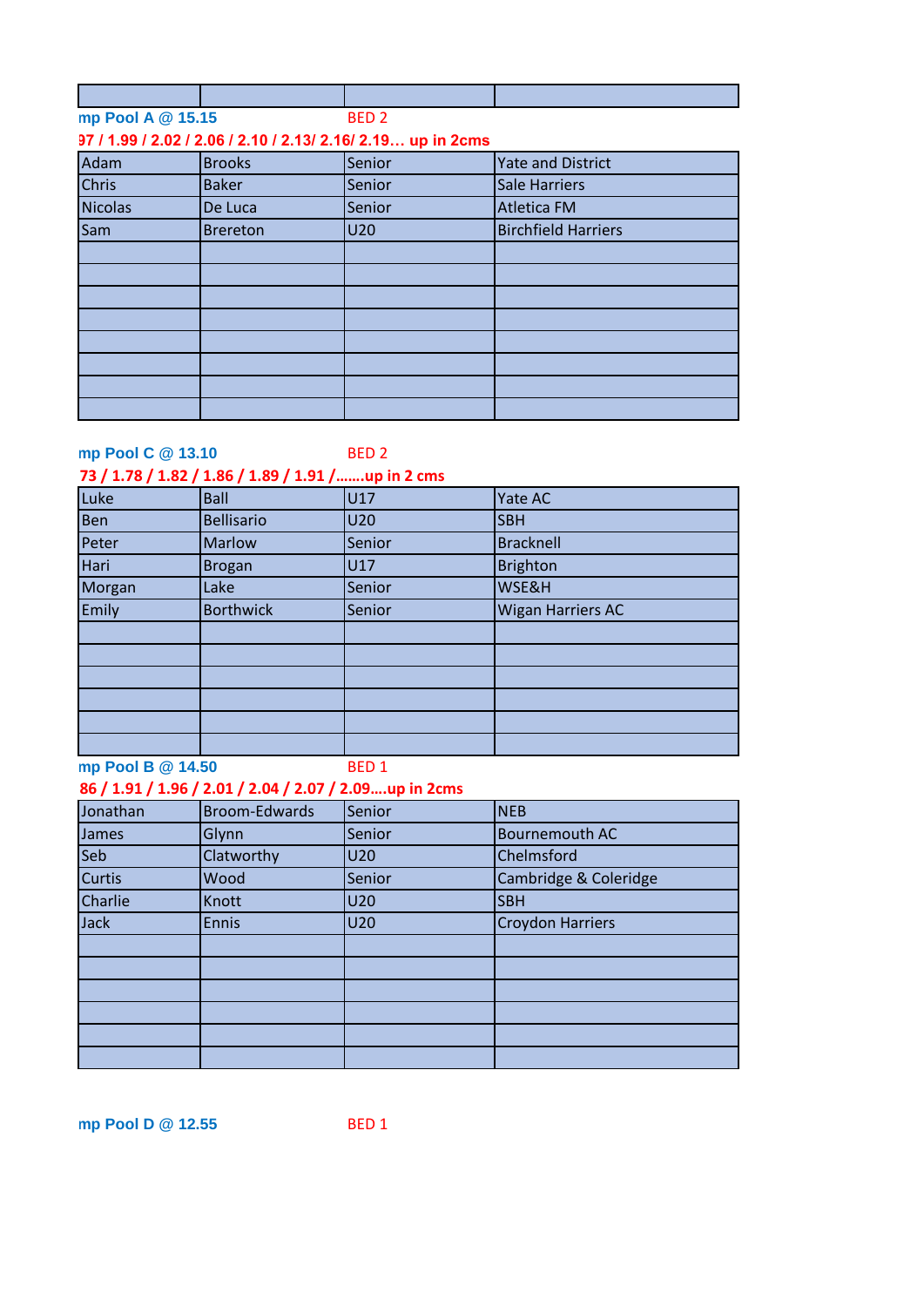# **1.56 / 1.61 / 1.65 / 1.68 / 1.71 / 1.74 / 1.77 / …… up in 2cms**

| Nathaniel | Hanson           | U17    | <b>NEB</b>      |
|-----------|------------------|--------|-----------------|
| Jami      | <b>Schlueter</b> | U20    | <b>SBH</b>      |
| Justin    | Price            | U17    | <b>Basildon</b> |
| Madeleine | Wood             | U20    | Charnwood       |
| Bernice   | Coulson          | Senior | <b>Notts AC</b> |
| Jodie     | Smith            | U20    | WSE&H           |
|           |                  |        |                 |
|           |                  |        |                 |
|           |                  |        |                 |
|           |                  |        |                 |
|           |                  |        |                 |
|           |                  |        |                 |

**High Pool E @ 11.15** 

# BED 2

| 49 / 1.54 / 1.58 / 1.61 / 1.64 / 1.67 / 1.70 / 1.72  up in 2cms |                 |        |                     |  |
|-----------------------------------------------------------------|-----------------|--------|---------------------|--|
| Jordanna                                                        | Morrish         | Senior | <b>Bracknell AC</b> |  |
| Isabelle                                                        | Humphreys       | U17    | Crawley             |  |
| <b>Halle</b>                                                    | Ferguson        | U17    | <b>Trafford AC</b>  |  |
| Leonie                                                          | <b>Brunning</b> | U20    | Biggleswade AC      |  |
| Kacey                                                           | <b>Walters</b>  | U17    | <b>SBH</b>          |  |
| Amelia                                                          | Macdonald       | U20    | <b>WGEL</b>         |  |
|                                                                 |                 |        |                     |  |
|                                                                 |                 |        |                     |  |
|                                                                 |                 |        |                     |  |
|                                                                 |                 |        |                     |  |
|                                                                 |                 |        |                     |  |
|                                                                 |                 |        |                     |  |

# **High Pool F @ 11.00**

BED 1

### **1.31 / 1.36 / 1.41 / 1.46 / 1.49 / 1.52 / 1.55 / 1.58 / 1.61 …… up in 2cms**

| Rhiana        | <b>Burrell</b> | U17        | <b>Birchfield Harriers</b>  |
|---------------|----------------|------------|-----------------------------|
| Gracie        | Wall           | U15        | <b>Bedford &amp; County</b> |
| Alexa         | Eichelmann     | Senior     | <b>SBH</b>                  |
| Anna          | Rogozha        | <b>U20</b> | <b>Martial MK</b>           |
| Freya         | Ridge          | U17        | Tonbridge AC                |
| Saskia        | Lean           | U17        | Tonbridge AC                |
| <b>Dahlia</b> | Corp           | U15        | St. Albans                  |
|               |                |            |                             |
|               |                |            |                             |
|               |                |            |                             |
|               |                |            |                             |
|               |                |            |                             |

**High Pool G @ 11.00** 

BED 2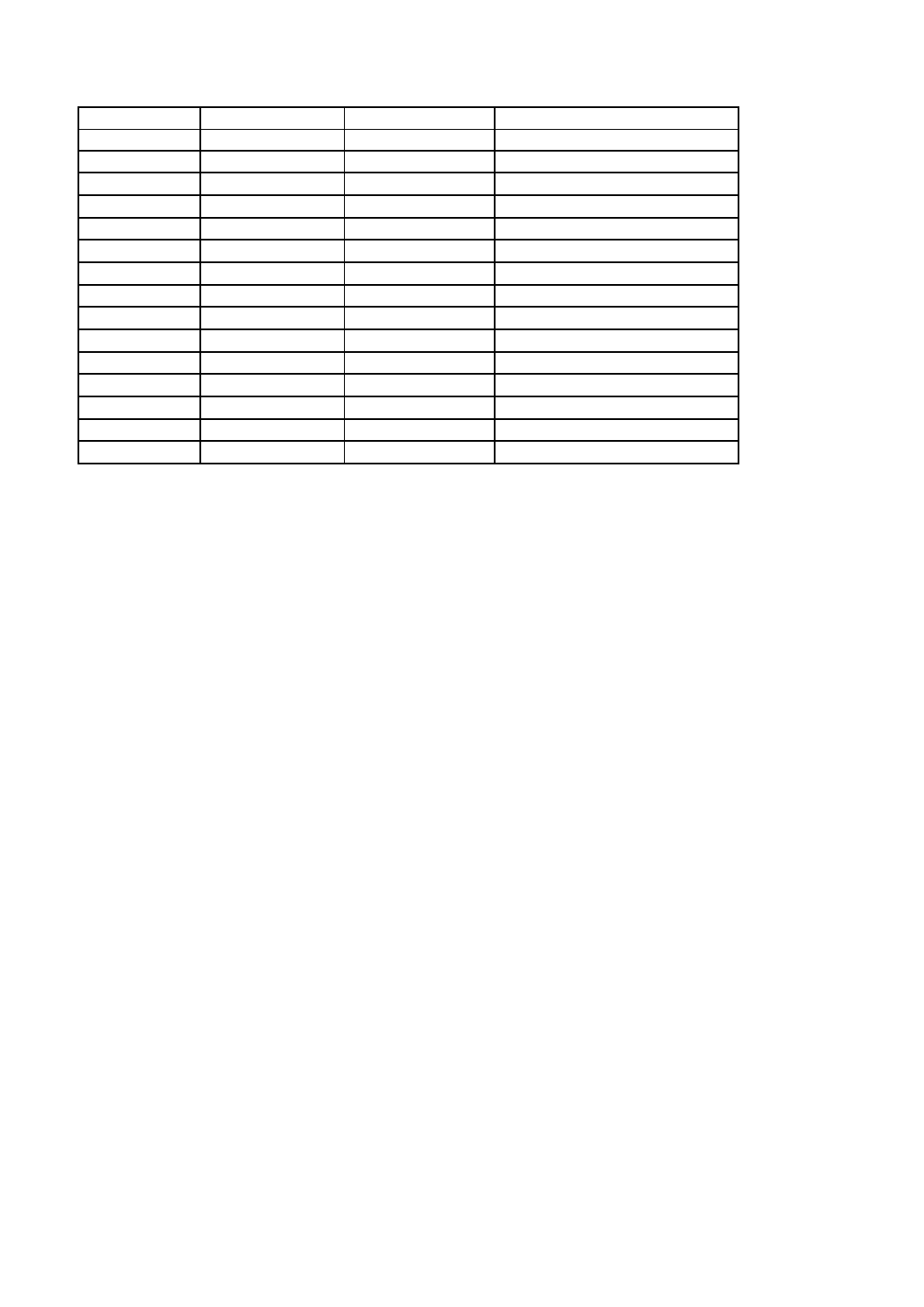| Pool Women @ 15.15 |  | <b>Inside Cage</b>  |
|--------------------|--|---------------------|
|                    |  |                     |
|                    |  |                     |
|                    |  |                     |
|                    |  |                     |
|                    |  |                     |
|                    |  |                     |
|                    |  |                     |
|                    |  |                     |
|                    |  |                     |
|                    |  |                     |
|                    |  |                     |
|                    |  |                     |
|                    |  |                     |
|                    |  |                     |
|                    |  |                     |
| Pool Men @ 13.15   |  | <b>Inside Cage</b>  |
|                    |  |                     |
|                    |  |                     |
|                    |  |                     |
|                    |  |                     |
|                    |  |                     |
|                    |  |                     |
|                    |  |                     |
|                    |  |                     |
|                    |  |                     |
|                    |  |                     |
|                    |  |                     |
| r W @ 11.00        |  | <b>Outside Cage</b> |
|                    |  |                     |
|                    |  |                     |
|                    |  |                     |
|                    |  |                     |
|                    |  |                     |
|                    |  |                     |
|                    |  |                     |
|                    |  |                     |
|                    |  |                     |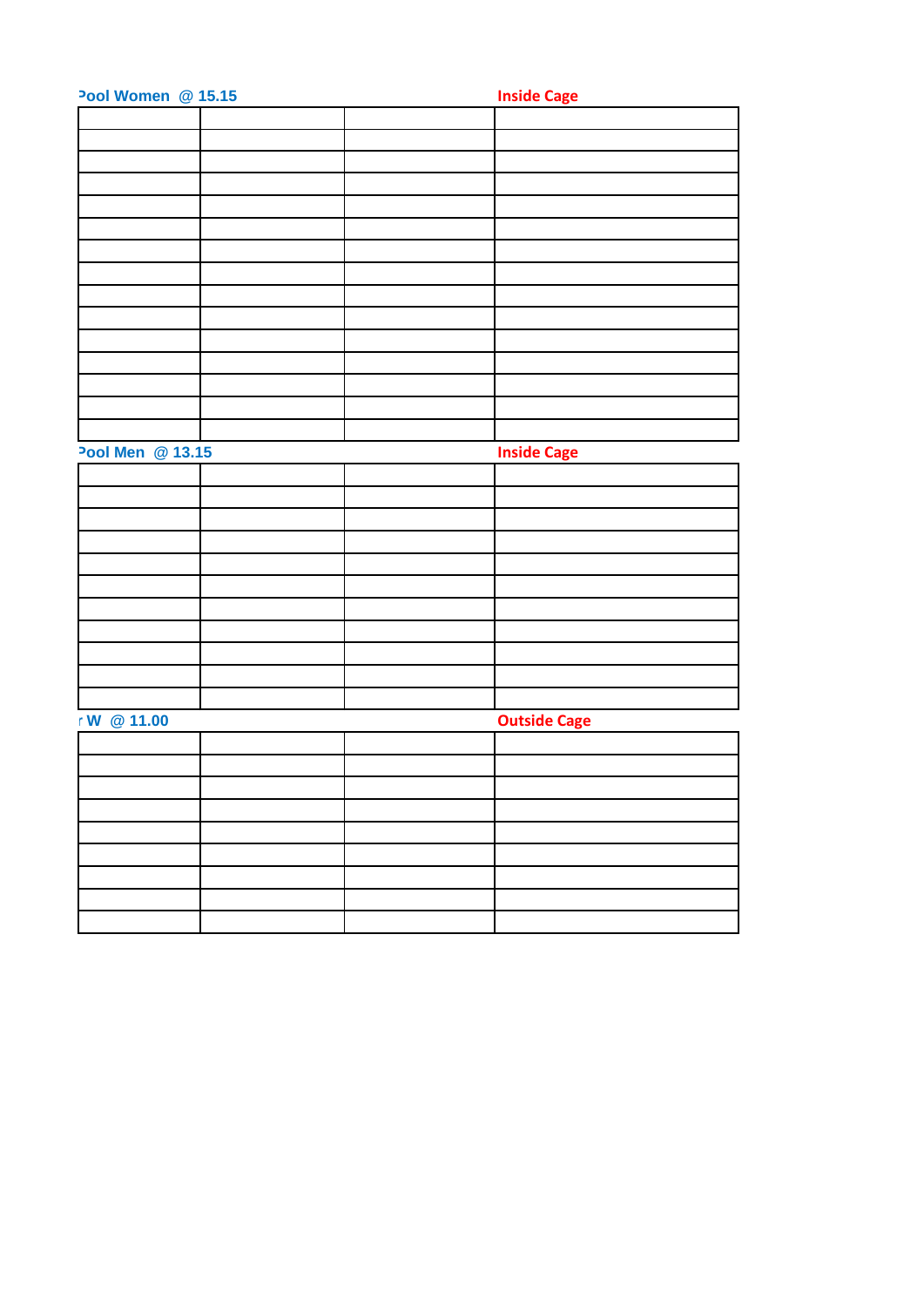| r M @ 13.30 |  | <b>Outside Cage</b> |
|-------------|--|---------------------|
|             |  |                     |
|             |  |                     |
|             |  |                     |
|             |  |                     |
|             |  |                     |
|             |  |                     |
|             |  |                     |
|             |  |                     |
|             |  |                     |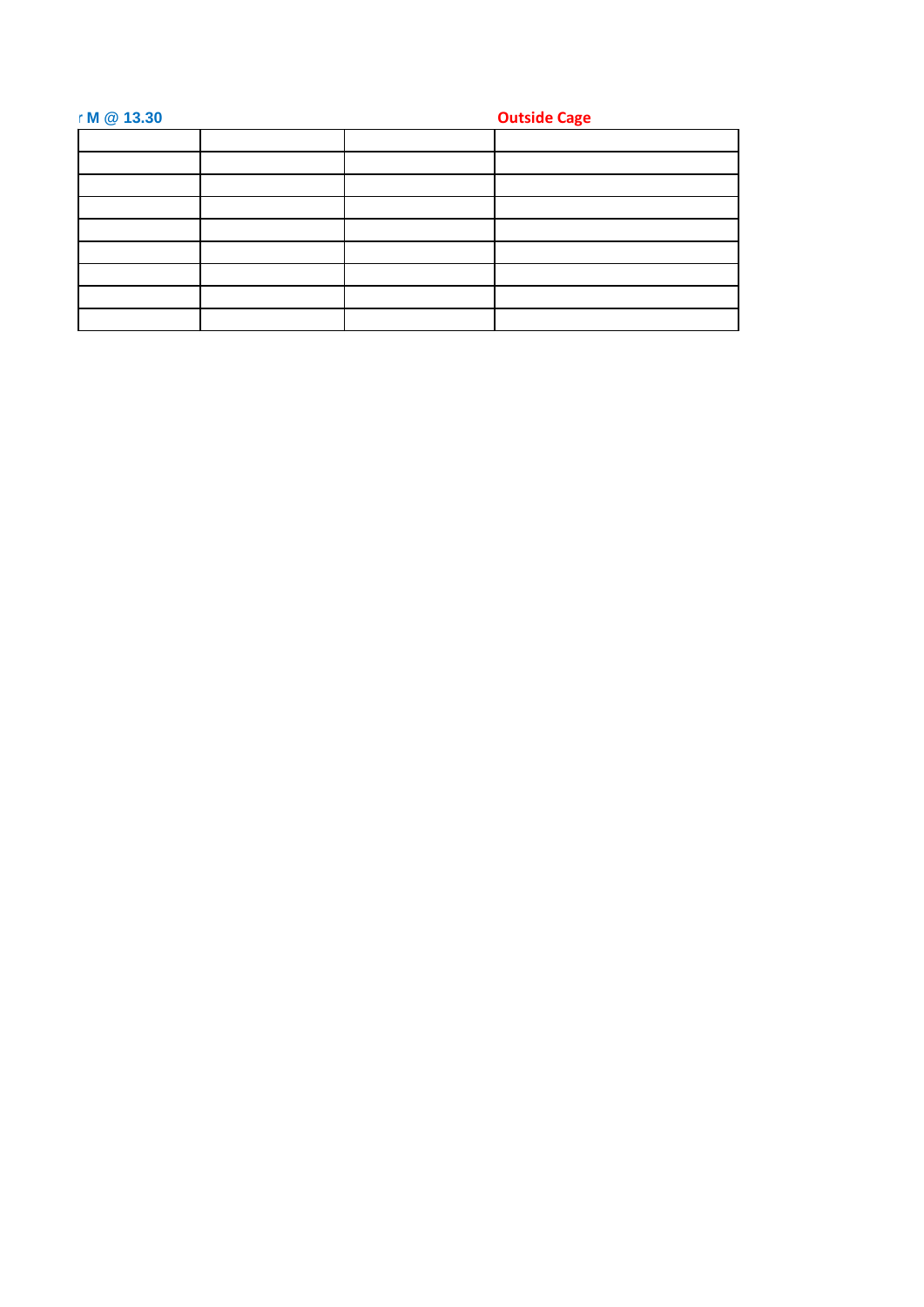Coach PB

| Denis Costello     | 14.71 |
|--------------------|-------|
| Daniel Hooker      | 15.73 |
| <b>Aston Moore</b> | 16.27 |
| <b>Guy Spencer</b> | 15.90 |
| John Herbert       | 14.59 |
| John Herbert       | 14.88 |
|                    |       |
|                    |       |
|                    |       |
|                    |       |
|                    |       |
|                    |       |

| <b>Richard Derrick</b> | 12.38 |
|------------------------|-------|
| <b>Craig Andrew</b>    | 12.53 |
| <b>Craig Andrew</b>    | 12.76 |
| n/a                    | 13.24 |
| <b>Guy Spencer</b>     | 13.03 |
| <b>Andrew Wood</b>     | 1.72  |
|                        |       |
|                        |       |
|                        |       |
|                        |       |
|                        |       |
|                        |       |
|                        |       |
|                        |       |
|                        |       |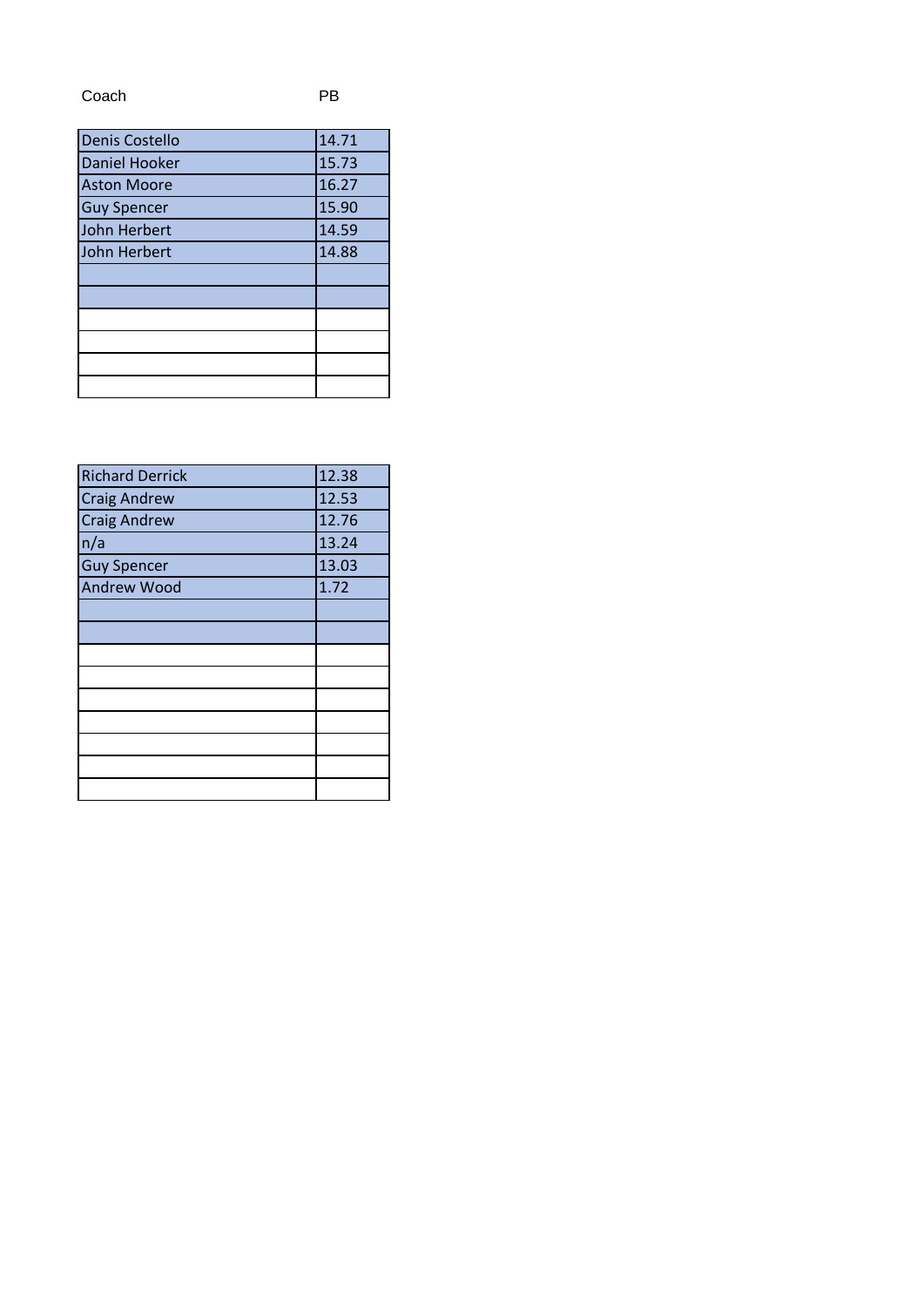| <b>Andy Vincent</b> | 7.77 |
|---------------------|------|
| John Herbert        | 7.51 |
| <b>Frank Attoh</b>  | 7.39 |
| John Shepherd       | 7.55 |
| <b>Keith Hunter</b> | 7.36 |
| John Shepherd       | 6.70 |
| John Herbert        | 7.00 |
| Tom Cullen          | 7.41 |
|                     |      |
|                     |      |
|                     |      |
|                     |      |
|                     |      |

| <b>Stephen Martin</b>  | 5.67 |
|------------------------|------|
| <b>Paul Harrison</b>   | 5.78 |
| John Shepherd          | 6.42 |
| <b>Aston Moore</b>     | 5.78 |
| John Shepherd          | 5.83 |
| Linda Nicholson        | 6.07 |
| <b>Keith Hunter</b>    | 5.83 |
| <b>Richard Derrick</b> | 5.67 |
|                        |      |
|                        |      |
|                        |      |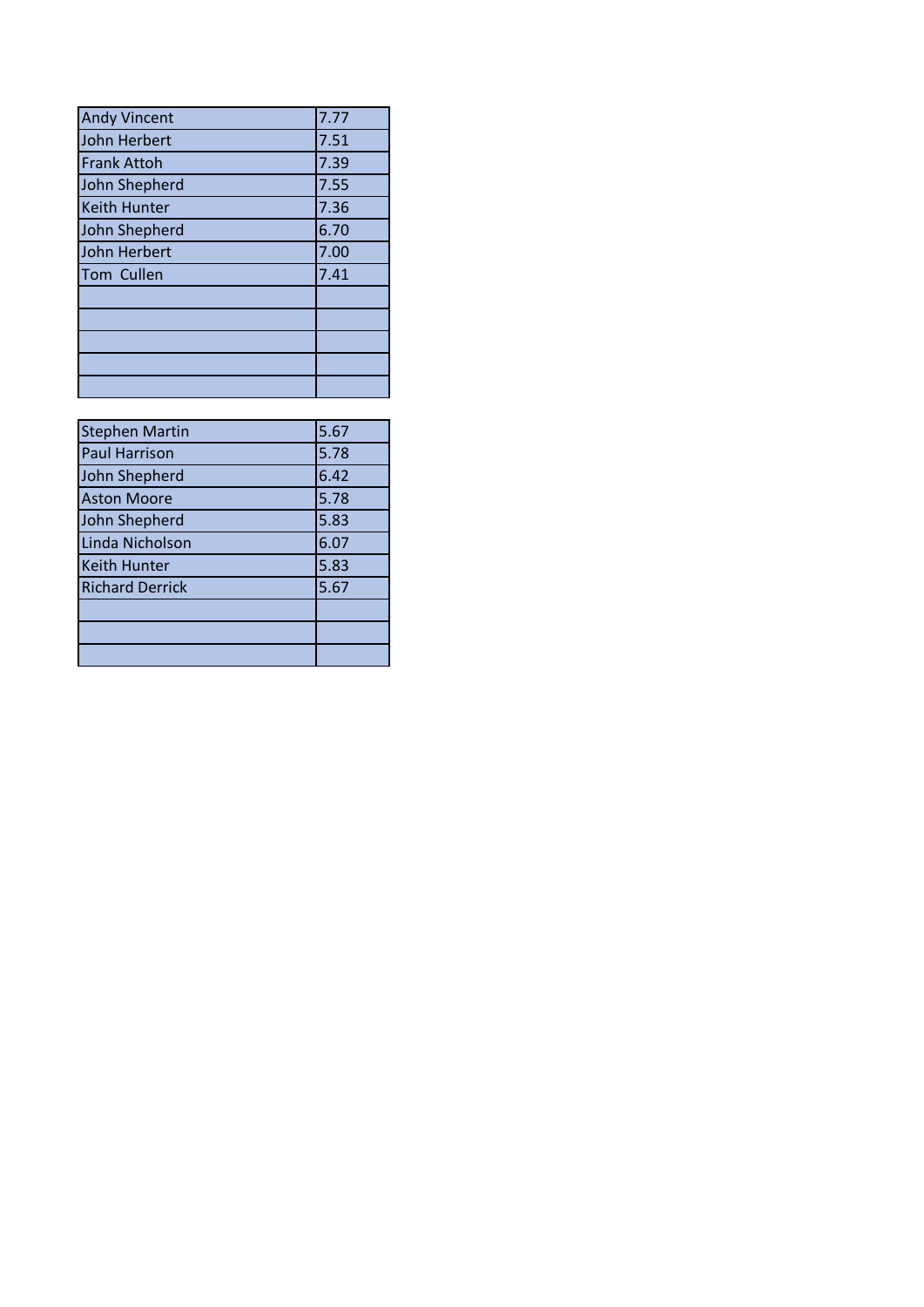| Jeremy Dale                        | 2.10 |
|------------------------------------|------|
| Gareth Walton & Graham Ravens 2.27 |      |
| <b>Fuzz Caan</b>                   | 2.22 |
| <b>Fuzz Caan</b>                   | 2.16 |
|                                    |      |
|                                    |      |
|                                    |      |
|                                    |      |
|                                    |      |
|                                    |      |
|                                    |      |
|                                    |      |

| Jeremy Dale       | 1.96 |
|-------------------|------|
| Shaka Bunsie      | 1.90 |
| <b>Liz Marlow</b> | 1.93 |
| Sarah Heitt       | 1.90 |
| <b>Fuzz Caan</b>  | 1.97 |
| <b>Fuzz Caan</b>  | 1.84 |
|                   |      |
|                   |      |
|                   |      |
|                   |      |
|                   |      |
|                   |      |

| <b>Graham Ravenscroft</b> | 2.05 |
|---------------------------|------|
| James Hind                | 2.03 |
| <b>Simon Hemmings</b>     | 2.03 |
| Carol Jackson             | 2.00 |
| Carol Jackson             | 2.05 |
| Carol Jackson             | 2.10 |
|                           |      |
|                           |      |
|                           |      |
|                           |      |
|                           |      |
|                           |      |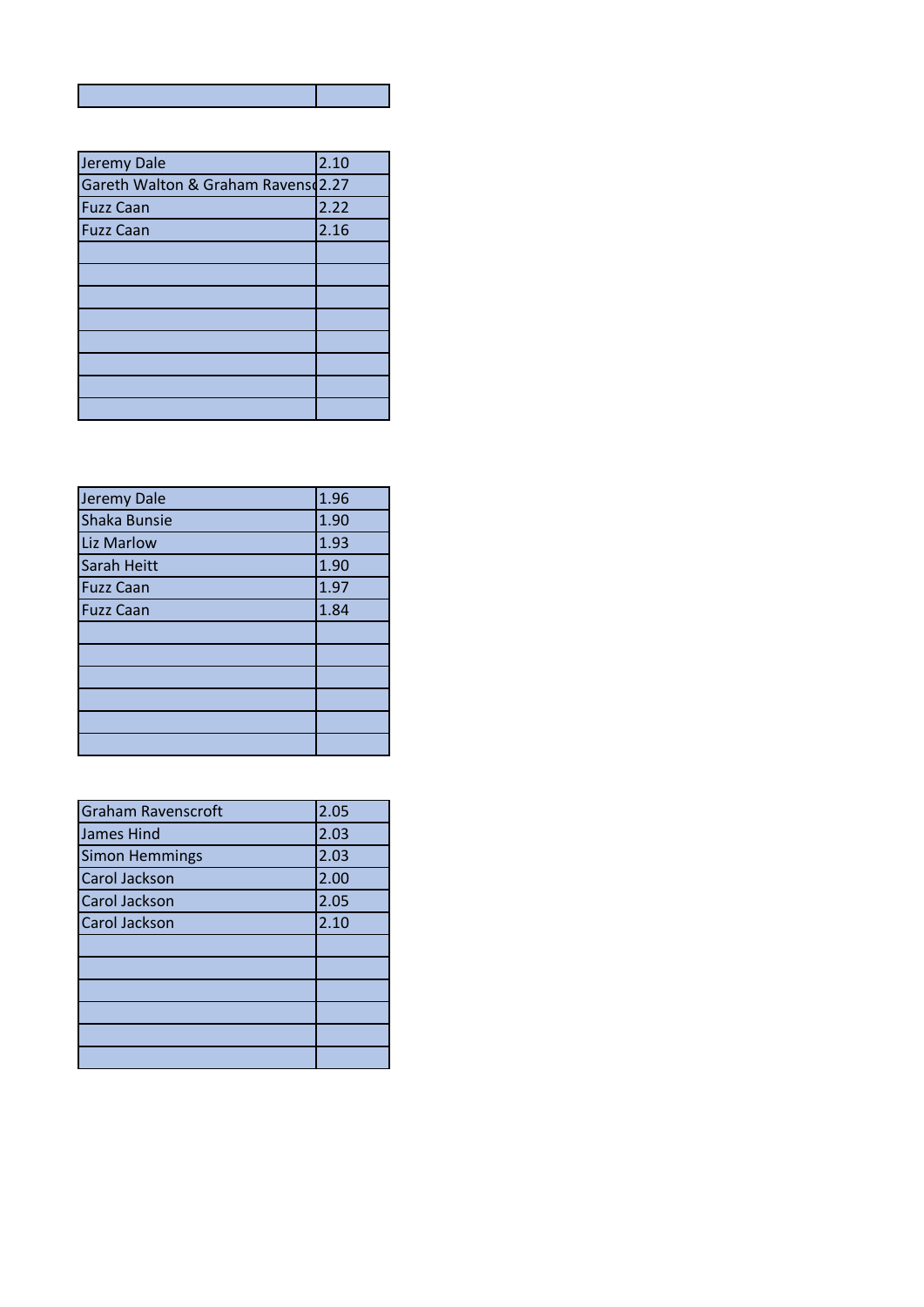| Carl Graham (Carol Jackson) | 1.75 |
|-----------------------------|------|
| Laura Turner-Alleyne        | 1.83 |
| <b>Carol Jackson</b>        | 1.79 |
| <b>Colin Barnes</b>         | 1.75 |
| Deirdre Elmhirst            | 1.72 |
| Laura Turner                | 1.80 |
|                             |      |
|                             |      |
|                             |      |
|                             |      |
|                             |      |
|                             |      |

| <b>Liz Marlow</b>            | 1.70 |
|------------------------------|------|
| Sarah Hewitt                 | 1.68 |
| <b>Andrew Wood</b>           | 1.72 |
| Carol Jackson                | 1.65 |
| <b>Grant Brown/Fuzz Caan</b> | 1.72 |
| <b>Carol Jackson</b>         | 1.66 |
|                              |      |
|                              |      |
|                              |      |
|                              |      |
|                              |      |
|                              |      |

| <b>Pam Rament</b>    | 1.64 |
|----------------------|------|
| <b>Barry Johnson</b> | 1.68 |
| Laura Turner-Alleyne | 1.58 |
| <b>Carol Jackson</b> | 1.50 |
| <b>Sue Smith</b>     | 1.60 |
| <b>Sue Smith</b>     | 1.60 |
| <b>Sue Smith</b>     | 1.50 |
|                      |      |
|                      |      |
|                      |      |
|                      |      |
|                      |      |